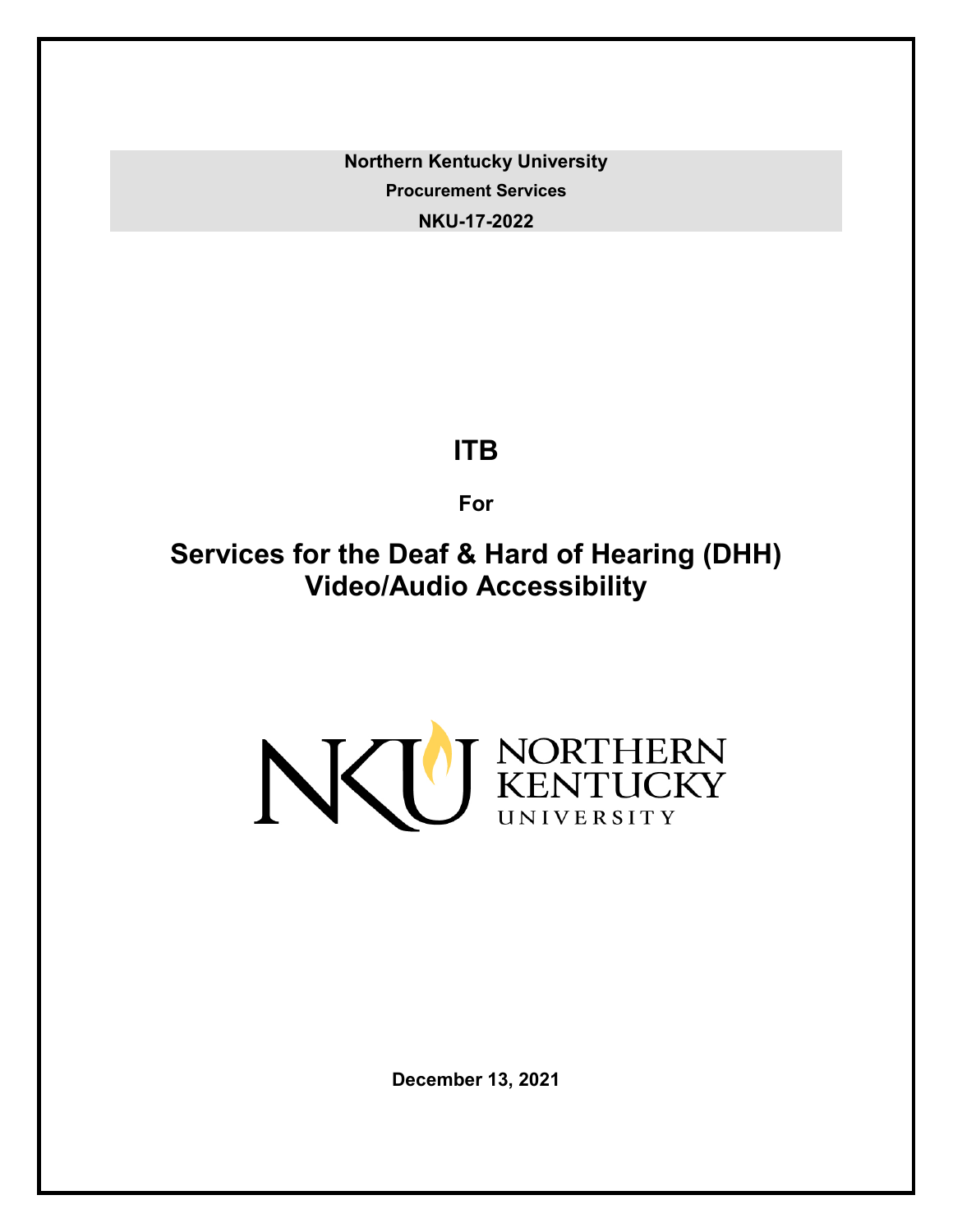

**Proposal NO:** NKU-17-2022<br> **Issue Date:** 12/13/2021 **Issue Date:**<br>Title:

Purchasing Officer:<br>Phone:

Services for the Deaf & Hard of Hearing (DHH) Video/Audio Accessibility **Phone:** 859.572.6449

#### **RETURN ORIGINAL COPY OF PROPOSAL TO:**

**Northern Kentucky University Procurement Services 1 Nunn Drive 617 Lucas Administrative Center Highland Heights, KY 41099**

|                                                                                                                                                                                                                                                                                                          |                                                        | IMPORTANT: PROPOSALS MUST BE RECEIVED BY: 01/10/2022 BEFORE 2:00 P.M. HIGHLAND HEIGHTS, KY time.                                          |  |                                                                                                                                                                                                                                                                                                     |
|----------------------------------------------------------------------------------------------------------------------------------------------------------------------------------------------------------------------------------------------------------------------------------------------------------|--------------------------------------------------------|-------------------------------------------------------------------------------------------------------------------------------------------|--|-----------------------------------------------------------------------------------------------------------------------------------------------------------------------------------------------------------------------------------------------------------------------------------------------------|
|                                                                                                                                                                                                                                                                                                          |                                                        | NOTICE OF REQUIREMENTS                                                                                                                    |  |                                                                                                                                                                                                                                                                                                     |
| 1.                                                                                                                                                                                                                                                                                                       |                                                        |                                                                                                                                           |  | The University's General Terms and Conditions and Instructions to Bidders, viewable at http://procurement.nku.edu/policies/terms-and-                                                                                                                                                               |
|                                                                                                                                                                                                                                                                                                          | conditions.html, apply to this Request for Proposal.   |                                                                                                                                           |  |                                                                                                                                                                                                                                                                                                     |
| 2.                                                                                                                                                                                                                                                                                                       |                                                        | Contracts resulting from this RFP must be governed by and in accordance with the laws of the Commonwealth of Kentucky.                    |  |                                                                                                                                                                                                                                                                                                     |
| 3.                                                                                                                                                                                                                                                                                                       |                                                        |                                                                                                                                           |  | Any agreement or collusion among Offerors or prospective Offerors, which restrains, tends to restrain, or is reasonably calculated to restrain                                                                                                                                                      |
| 4.                                                                                                                                                                                                                                                                                                       |                                                        | competition by agreement to bid at a fixed price or to refrain from offering, or otherwise, is prohibited.                                |  | Any person who violates any provisions of KRS 45A.325 shall be guilty of a felony and shall be punished by a fine of not less than five thousand                                                                                                                                                    |
|                                                                                                                                                                                                                                                                                                          |                                                        |                                                                                                                                           |  | dollars nor more than ten thousand dollars, or be imprisoned not less than one year nor more than five years, or both such fine and imprisonment.<br>Any firm, corporation, or association who violates any of the provisions of KRS 45A.325 shall, upon conviction, may be fined not less than ten |
|                                                                                                                                                                                                                                                                                                          | thousand dollars or more than twenty thousand dollars. |                                                                                                                                           |  |                                                                                                                                                                                                                                                                                                     |
|                                                                                                                                                                                                                                                                                                          |                                                        | AUTHENTICATION OF BID AND STATEMENT OF NON-COLLUSION AND NON-CONFLICT OF INTEREST                                                         |  |                                                                                                                                                                                                                                                                                                     |
|                                                                                                                                                                                                                                                                                                          |                                                        | I hereby swear (or affirm) under the penalty for false swearing as provided by KRS 523.040:                                               |  |                                                                                                                                                                                                                                                                                                     |
| 1.                                                                                                                                                                                                                                                                                                       |                                                        |                                                                                                                                           |  | That I am the offeror (if the offeror is an individual), a partner, (if the offeror is a partnership), or an officer or employee of the bidding                                                                                                                                                     |
|                                                                                                                                                                                                                                                                                                          |                                                        | corporation having authority to sign on its behalf (if the offeror is a corporation);                                                     |  |                                                                                                                                                                                                                                                                                                     |
| 2.                                                                                                                                                                                                                                                                                                       |                                                        |                                                                                                                                           |  | That the attached proposal has been arrived at by the offeror independently and has been submitted without collusion with, and without any<br>agreement, understanding or planned common course of action with, any other Contractor of materials, supplies, equipment or services described        |
|                                                                                                                                                                                                                                                                                                          |                                                        | in the Request for Proposal, designed to limit independent bidding or competition;                                                        |  |                                                                                                                                                                                                                                                                                                     |
| 3.                                                                                                                                                                                                                                                                                                       |                                                        |                                                                                                                                           |  | That the contents of the proposal have not been communicated by the offeror or its employees or agents to any person not an employee or                                                                                                                                                             |
|                                                                                                                                                                                                                                                                                                          |                                                        |                                                                                                                                           |  | agent of the offeror or its surety on any bond furnished with the proposal and will not be communicated to any such person prior to the official                                                                                                                                                    |
|                                                                                                                                                                                                                                                                                                          | closing of the RFP:                                    |                                                                                                                                           |  |                                                                                                                                                                                                                                                                                                     |
| 4.                                                                                                                                                                                                                                                                                                       |                                                        |                                                                                                                                           |  | That the offeror is legally entitled to enter into contracts with the Northern Kentucky University and is not in violation of any prohibited conflict                                                                                                                                               |
|                                                                                                                                                                                                                                                                                                          |                                                        | of interest, including those prohibited by the provisions of KRS 45A.330 to .340, 164.390, and                                            |  |                                                                                                                                                                                                                                                                                                     |
| 5.                                                                                                                                                                                                                                                                                                       |                                                        |                                                                                                                                           |  | That the Offeror, and its affiliates, are duly registered with the Kentucky Department of Revenue to collect and remit the sale and use tax imposed                                                                                                                                                 |
|                                                                                                                                                                                                                                                                                                          |                                                        | by Chapter 139 to the extent required by Kentucky law and will remain registered for the duration of any contract award                   |  |                                                                                                                                                                                                                                                                                                     |
| That I have fully informed myself regarding the accuracy of the statement made above.<br>6.<br>SWORN STATEMENT OF COMPLIANCE WITH FINANACE LAWS                                                                                                                                                          |                                                        |                                                                                                                                           |  |                                                                                                                                                                                                                                                                                                     |
|                                                                                                                                                                                                                                                                                                          |                                                        | In accordance with KRS45A.110 (2), the undersigned hereby swears under penalty of perjury that he/she has not knowingly violated any      |  |                                                                                                                                                                                                                                                                                                     |
|                                                                                                                                                                                                                                                                                                          |                                                        | provision of the campaign finance laws of the Commonwealth of Kentucky and that the award of a contract to a bidder will not violate any  |  |                                                                                                                                                                                                                                                                                                     |
|                                                                                                                                                                                                                                                                                                          |                                                        | provision of the campaign finance laws of the Commonwealth of Kentucky.                                                                   |  |                                                                                                                                                                                                                                                                                                     |
|                                                                                                                                                                                                                                                                                                          |                                                        | CONTRACTOR REPORT OF PRIOR VIOLATIONS OF KRS CHAPTERS 136, 139, 141, 337, 338, 341 & 342                                                  |  |                                                                                                                                                                                                                                                                                                     |
|                                                                                                                                                                                                                                                                                                          |                                                        | The Contractor by signing and submitting a proposal agrees as required by 45A.485 to submit final determinations of any violations of the |  |                                                                                                                                                                                                                                                                                                     |
|                                                                                                                                                                                                                                                                                                          |                                                        |                                                                                                                                           |  | provisions of KRS Chapters 136, 139, 141, 337, 338, 341 and 342 that have occurred in the previous five (5) years prior to the award of a contract                                                                                                                                                  |
|                                                                                                                                                                                                                                                                                                          |                                                        |                                                                                                                                           |  |                                                                                                                                                                                                                                                                                                     |
| and agrees to remain in continuous compliance with the provisions of the statutes during the duration of any contract that may be established.<br>Final determinations of violations of these statutes must be provided to the University by the successful Contractor prior to the award of a contract. |                                                        |                                                                                                                                           |  |                                                                                                                                                                                                                                                                                                     |
| CERTIFICATION OF NON-SEGREGATED FACILITIES                                                                                                                                                                                                                                                               |                                                        |                                                                                                                                           |  |                                                                                                                                                                                                                                                                                                     |
|                                                                                                                                                                                                                                                                                                          |                                                        |                                                                                                                                           |  | The Contractor, by submitting a proposal, certifies that he/she is in compliance with the Code of Federal Regulations, No. 41 CFR 60-1.8(b) that                                                                                                                                                    |
|                                                                                                                                                                                                                                                                                                          | prohibits the maintaining of segregated facilities.    |                                                                                                                                           |  |                                                                                                                                                                                                                                                                                                     |
|                                                                                                                                                                                                                                                                                                          |                                                        |                                                                                                                                           |  |                                                                                                                                                                                                                                                                                                     |
|                                                                                                                                                                                                                                                                                                          |                                                        |                                                                                                                                           |  |                                                                                                                                                                                                                                                                                                     |
|                                                                                                                                                                                                                                                                                                          |                                                        |                                                                                                                                           |  | SIGNATURE REQUIRED: This proposal cannot be considered valid unless signed and dated by an authorized agent of the offeror. Type or print the                                                                                                                                                       |
|                                                                                                                                                                                                                                                                                                          |                                                        |                                                                                                                                           |  | signatory's name, title, address, phone number and fax number in the spaces provided. Offers signed by an agent are to be accompanied by evidence                                                                                                                                                   |
|                                                                                                                                                                                                                                                                                                          |                                                        |                                                                                                                                           |  | of his/her authority unless such evidence has been previously furnished to the issuing office. Your signature is acceptance to the Terms and conditions                                                                                                                                             |
| above.                                                                                                                                                                                                                                                                                                   |                                                        |                                                                                                                                           |  |                                                                                                                                                                                                                                                                                                     |
|                                                                                                                                                                                                                                                                                                          |                                                        |                                                                                                                                           |  |                                                                                                                                                                                                                                                                                                     |
|                                                                                                                                                                                                                                                                                                          |                                                        |                                                                                                                                           |  |                                                                                                                                                                                                                                                                                                     |
| <b>DELIVERY TIME:</b>                                                                                                                                                                                                                                                                                    |                                                        | <b>NAME OF COMPANY:</b>                                                                                                                   |  | DUNS#                                                                                                                                                                                                                                                                                               |
|                                                                                                                                                                                                                                                                                                          |                                                        |                                                                                                                                           |  |                                                                                                                                                                                                                                                                                                     |
|                                                                                                                                                                                                                                                                                                          |                                                        |                                                                                                                                           |  |                                                                                                                                                                                                                                                                                                     |
| PROPOSAL FIRM THROUGH:                                                                                                                                                                                                                                                                                   |                                                        | <b>ADDRESS:</b>                                                                                                                           |  | Phone/Fax:                                                                                                                                                                                                                                                                                          |
|                                                                                                                                                                                                                                                                                                          |                                                        |                                                                                                                                           |  |                                                                                                                                                                                                                                                                                                     |
| <b>PAYMENT TERMS:</b>                                                                                                                                                                                                                                                                                    |                                                        | <b>CITY. STATE &amp; ZIP CODE:</b>                                                                                                        |  | E-MAIL:                                                                                                                                                                                                                                                                                             |

**SHIPPING TERMS: F.O.B. DESTINATION - TYPED OR PRINTED NAME: WEB ADDRESS:**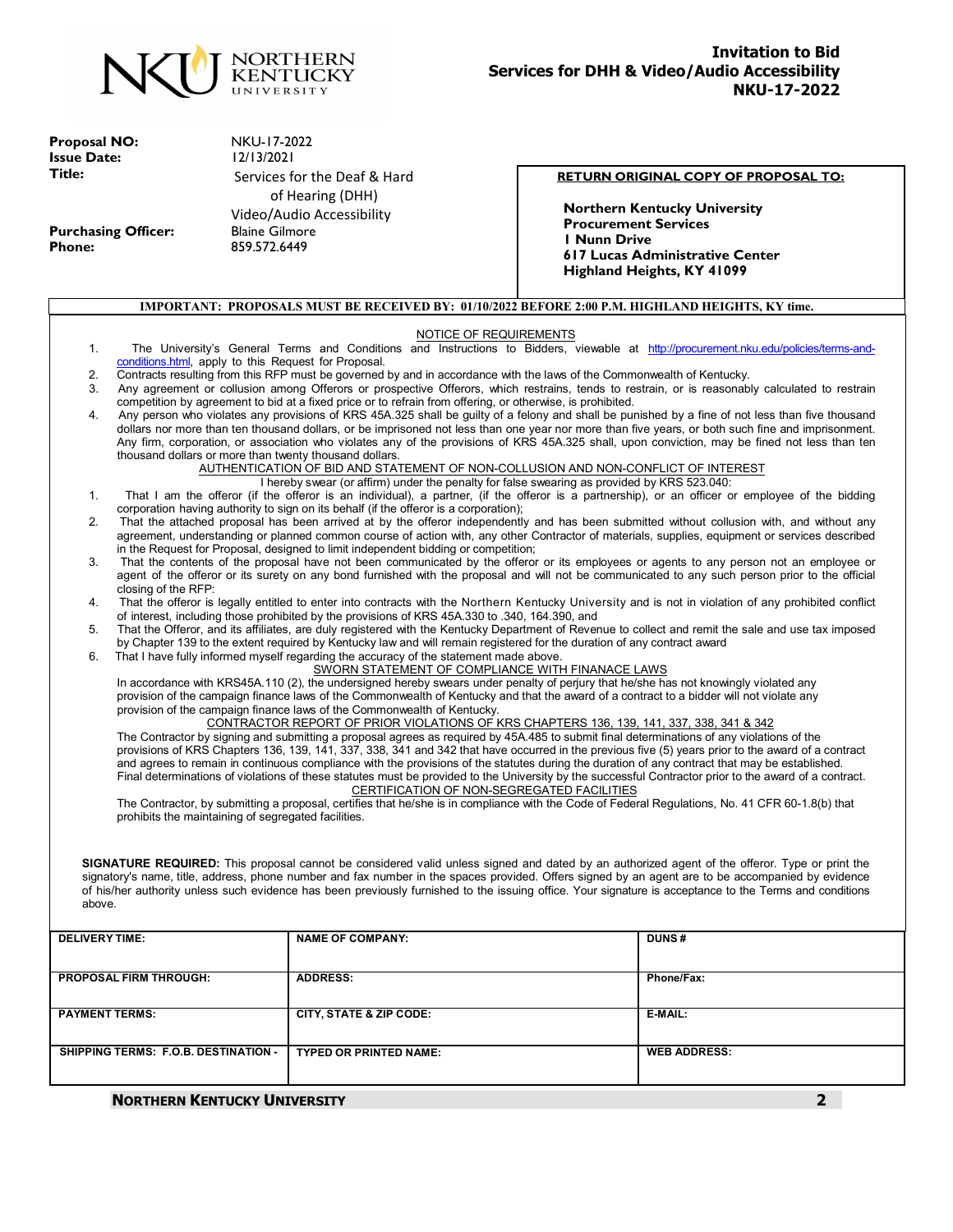

**FEDERAL EMPLOYER ID NO.: SIGNATURE: DATE:**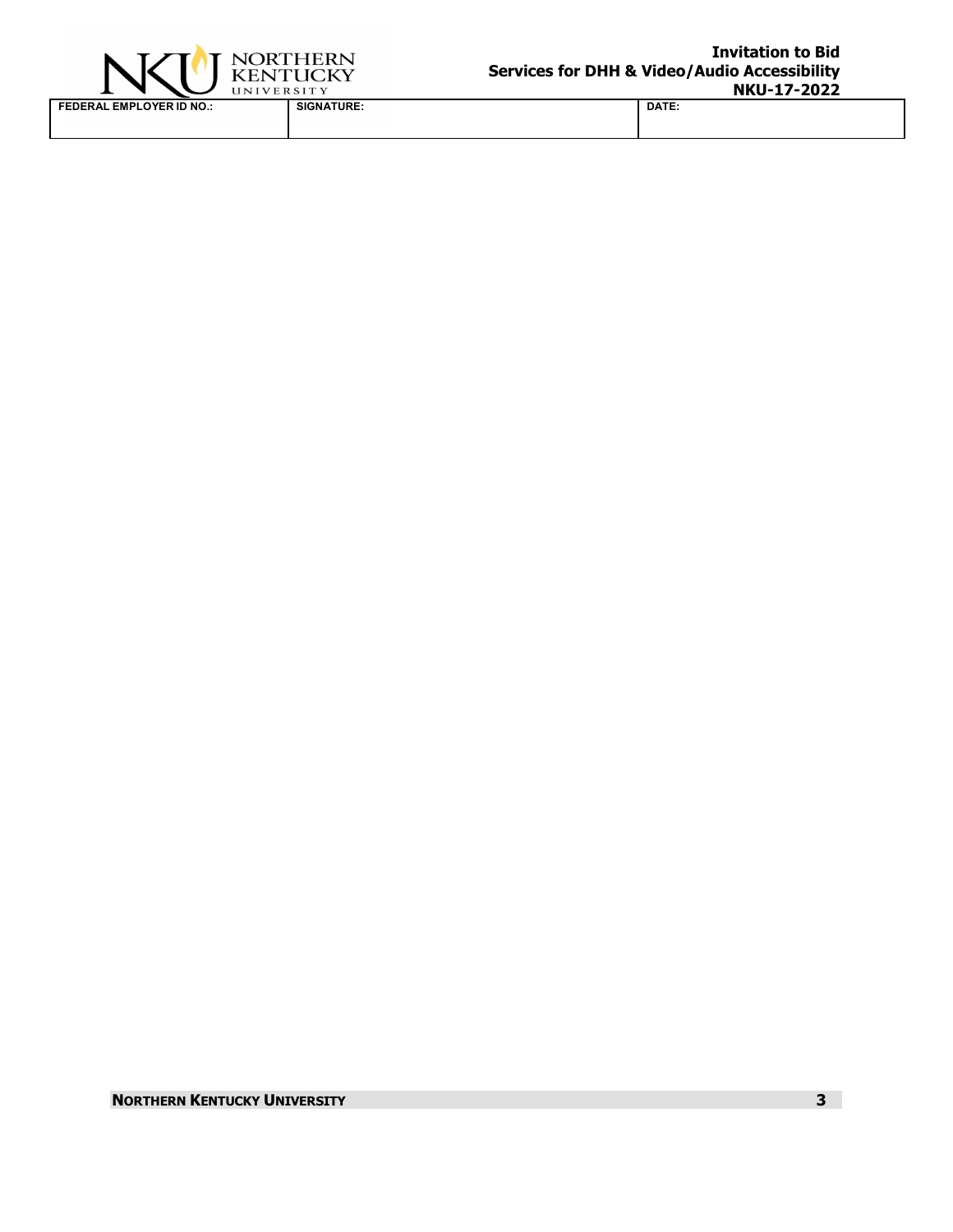

**NOTICE OF ADVERTISEMENT**

#### **BRIEF SCOPE OF WORK:**

To establish a Price Contract to furnishing labor, equipment, materials, and supervision, as required, and specified to perform day, night, and weekend Sign Language interpreting services, CART Services, C-Print/Typewell, Closed Captioning and Transcribing (video and audio material) services.

# **PROJECT TIMETABLE***:*

Invitation for Bid Issued 12/13/2021 Last Date for Questions 1/3/2022 at 12:00 Noon

**BIDS DUE 1/10/2022 at 2:00 pm** 

#### **CANCELLATION**

The resulting contract, from this Request for Proposal may be cancelled by the University, for non-compliance with the terms and conditions or any part of the agreement. Only the University shall have the right to terminate the contract for convenience, which shall be effective upon sixty (60) days prior written notice. The parties shall have standard termination rights for the other party's uncured breach rights.

#### **TERM OF CONTRACT**

The term of this Contract will be two (2) years, with the possibility of an additional one (1) year renewal.

#### **GENERAL TERMS AND CONDITIONS:**

The general terms and conditions linked below shall be applicable to this Bid and take precedence over any contractor terms and conditions:

#### <http://procurement.nku.edu/policies/terms-and-conditions.html>

#### **SUBMITTAL OF BID:**

The bidder shall submit, by the time and date specified via US Postal Service, courier or other delivery service, its bid response in a **sealed package** addressed to:

Blaine A. Gilmore, MPA Associate Director, Procurement Lucas Administrative Center, Suite 617 1 Nunn Drive Northern Kentucky University Highland Heights, KY 41099

*Information relative to this project obtained from other sources, including other university administration, faculty or staff may not be accurate, will not be considered binding and could adversely affect the potential for selection of your proposal. All requests for additional information and all questions should be directed to Blaine Gilmore, Procurement Services: Gilmoreb@nku.edu* 

Both inner and outer envelopes/packages should bear respondent's name and address, and clearly marked on package(s) as follows:

# **ITB NKU-31-18 Services for the Deaf & Hard of Hearing, Video/Audio Accessibility**

Note: Bids received after the closing date and time will not be considered.

#### **NORTHERN KENTUCKY UNIVERSITY 4**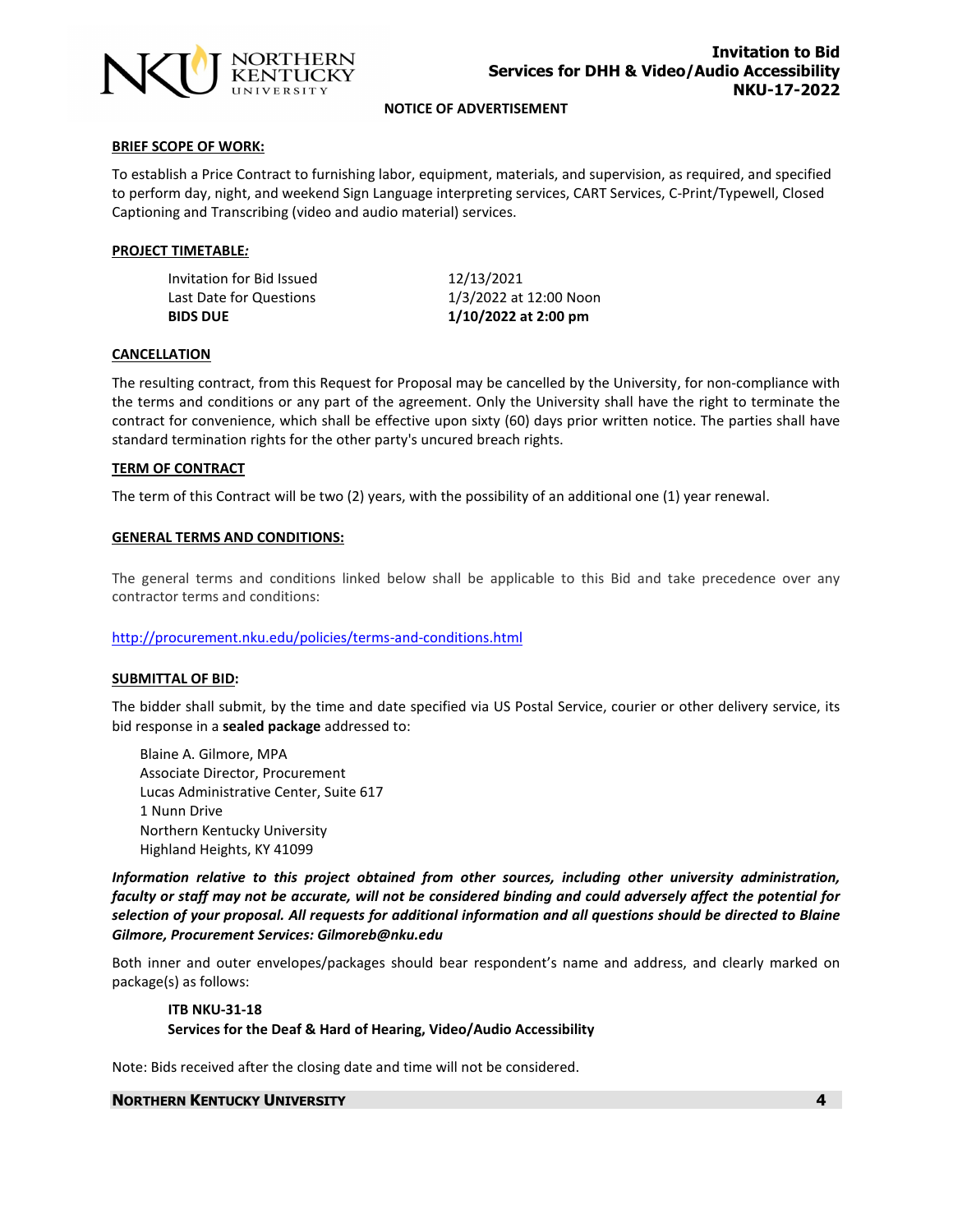

# **SCOPE:**

The services requested include Sign Language Interpreting, CART, C-Print/Typewell, Closed Captioning and Transcription (video and audio materials) services. Services must be available weekdays as well as nights and occasional weekends for numerous students and a minimum of 100 video/audio materials per semester.

DHH services are requested each semester based on the student schedules. 24 hour notice is usually given when a service is no longer required. Accessible materials are requested per instructor/coordinator based on the number of video/audio needs for a specific course, throughout each semester.

Sign Language Interpreters MUST hold a valid Kentucky license through the Kentucky Board of Interpreters for the Deaf and Hard of Hearing and proof of a valid license must be submitted yearly. It is also preferable that interpreters have an RID Certification, but it is not mandatory. Vendors must have at least 3 available Kentucky licensed interpreters that are available to work simultaneously on campus at Northern Kentucky University. Upon requesting services, a vendor has 2 weeks to confirm coverage of request.

To establish a Price Contract to furnishing labor, equipment, materials, and supervision, as required, and specified to perform day, night, and weekend Sign Language interpreting services, CART Services, C-Print/Typewell, Closed Captioning and Transcribing (video and audio material) services.

**Sign Language Interpreters** are individuals who in person or by remote access provide sign language interpreting in American Sign Language (ASL) or Pidgin Sign Language (PSE). Interpreters must meet all Kentucky qualifications for sign language interpreters and are assigned to match the student's individual linguistic needs. It is also preferable that interpreters have an RID Certification, but it is not mandatory.

**CART** (Computer Assisted Real-Time Translation) is the acronym used when providing real time (in-person or remote) services to someone who is deaf, hard of hearing, has cognitive impairments, etc. A CART provider may substitute words; they may also add emphasis and indicate environmental sounds. Afterward, an electronic version of the transcript is available to students for review purposes.

**C-Print®/Typewell** is a real time, meaning for meaning, transcript presented either in-person or remotely utilizing technology (i.e. tablet, laptop, computer, iPhone) to aide someone who is deaf, hard of hearing, has cognitive impairments, etc. Afterward, an electronic version of the transcript is available to students for review purposes.

**Closed Caption** is synchronized, equivalent captions provided for both visual and auditory content. The text content should appear at approximately the same time that audio would be available. The content provided in captions should be equivalent to that of the spoken word.

**Transcripts** allow anyone that cannot access content from audio or video to read an equivalent text transcript. Transcripts do not have to be verbatim accounts of the spoken word in a video. They should contain additional descriptions, explanations, or comments that may be beneficial, such as indications of laughter or an explosion.

# **METHOD OF AWARD:**

It is the University's intention to make the award to the qualified, responsive and responsible bidder on an extended lowest total cost basis. Secondary price contracts will also be awarded to ensure NKU has the necessary services available due to staffing concerning of Contractors.

# **PRICE ADJUSTMENTS:**

# **NORTHERN KENTUCKY UNIVERSITY 5**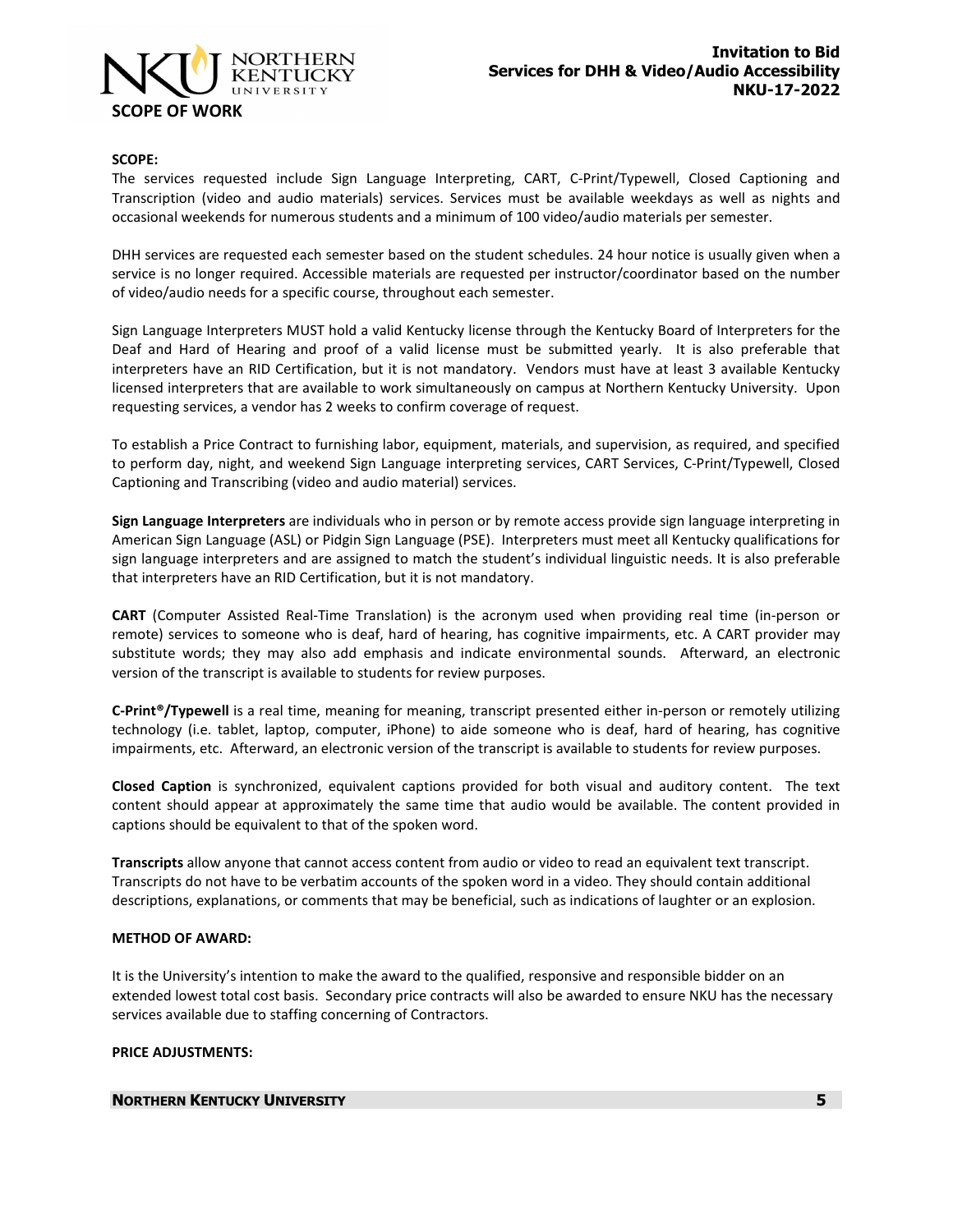

All prices quoted in response to this Invitation for Bid shall be firm for the duration of the Contract's term.

#### **INVOICING AND PAYMENT:**

The Contractor shall be paid upon submission of proper invoices, to the billing address shown on the Purchase Order.

All documentation must be itemized as follows:

- 1. Contract number is to appear on all shipping documents and invoices
- 2. Purchase Order Number must be referenced on shipping papers and invoices
- 3. Ship to address must be clearly stated
- 4. Accurate quantities for each line item shipped
- 5. Correct unit prices for each line item, as stipulated in the contract

**End- Specifications**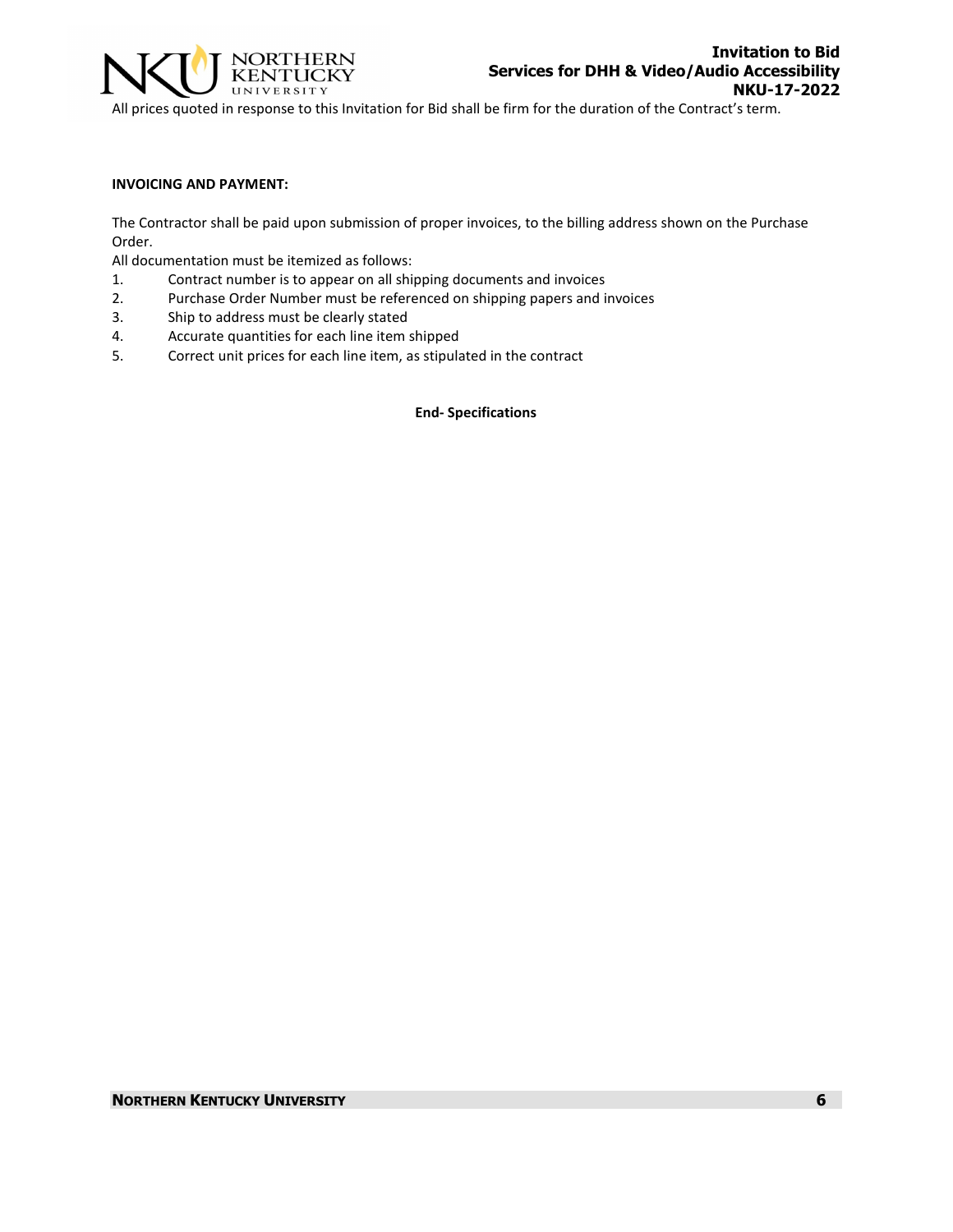

# **FORM OF PROPOSAL**

We are looking for a vendor to provide day, night, and weekend Sign Language Interpreting, CART, C-Print/Typewell, Closed Captioning and Transcription (video and audio materials) services. Services must be available weekdays as well as nights and occasional weekends for numerous students.

# **SECTION A: INTERPRETER SERVICES**

| Hourly Rate - Day            |  |
|------------------------------|--|
| Hourly Rate - Evening        |  |
| Hourly Rate - Weekend        |  |
| Specialty Fees*              |  |
| Remote Hourly Rate - Day     |  |
| Remote Hourly Rate - Evening |  |
| Remote Hourly Rate - Weekend |  |
| Remote Specialty Fees*       |  |
| <b>Travel Fees - Time</b>    |  |
| Travel Fees - Mileage        |  |
| TOTAL<br>Fees                |  |

# **SECTION B: C-PRINT/ TYPEWELL SERVICES**

| Hourly Rate – Day                |   |
|----------------------------------|---|
| Hourly Rate w/ Hard Copy - Day   |   |
| Hourly Rate - Evening            | ς |
| Hourly Rate w/ Hard Copy - Night | Ś |
| Hourly Rate - Weekend            |   |
| Specialty Fees*                  |   |
| Remote Hourly Rate - Day         |   |
| Remote Hourly Rate w/            |   |
| Hard Copy - Day                  |   |
| Remote Hourly Rate - Evening     |   |
| Remote Hourly Rate w/            |   |
| Hard Copy - Night                |   |
| Remote Hourly Rate - Weekend     |   |
| Remote Specialty Fees*           |   |
| Travel Fees - Time               |   |
| Travel Fees - Mileage            |   |
| Hard Copy Editing Fees           |   |
| TOTAL<br>Fees                    |   |

# **SECTION C: CART SERVICES**

| <b>NORTHERN KENTUCKY UNIVERSITY</b> |  |
|-------------------------------------|--|
| Specialty Fees*                     |  |
| Hourly Rate - Weekend               |  |
| Hourly Rate w/ Hard Copy - Night \$ |  |
| Hourly Rate - Evening               |  |
| Hourly Rate w/ Hard Copy - Day      |  |
| Hourly Rate - Day                   |  |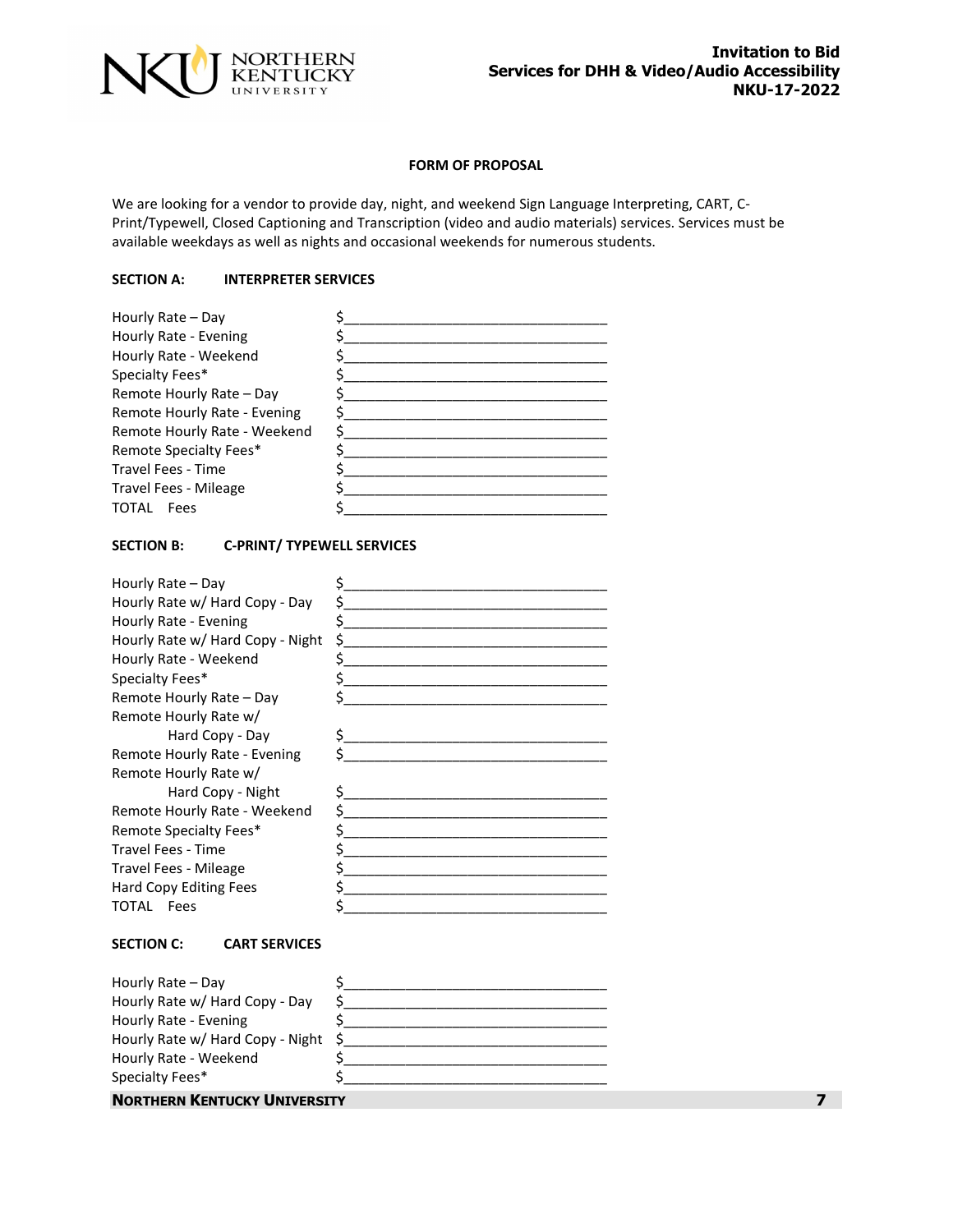| JORTHERN<br><b>KENTHCKY</b><br>UNIVERSITY | <b>Services for DH</b> |
|-------------------------------------------|------------------------|
|                                           |                        |
|                                           |                        |
|                                           |                        |
|                                           |                        |
|                                           |                        |
|                                           |                        |
|                                           |                        |
|                                           |                        |
|                                           |                        |
|                                           |                        |
|                                           |                        |
|                                           |                        |
|                                           |                        |

# **SECTION D: CLOSED CAPTION SERVICES**

| <b>Video Captioning</b>        |  |
|--------------------------------|--|
| <b>Real-time Captioning</b>    |  |
| <b>Automated Transcription</b> |  |
| Alignment                      |  |
| Quick Turn-Around Fees         |  |
| <b>Tech Support</b>            |  |
| Specialty Fees*                |  |
| <b>TOTAL</b><br>Fees           |  |

# **SECTION E: TRANSCRIPTION SERVICES**

| Video/Audio Transcript        |  |
|-------------------------------|--|
| Tech Support                  |  |
| <b>Quick Turn-Around Fees</b> |  |
| Specialty Fees*               |  |
| TOTAL<br>Fees                 |  |

**\*** Specialty fees for highly visible or special skills (i.e. skills courses - Law School, Medical Interpreting, etc.)

\_\_\_\_\_\_\_\_\_\_\_\_\_\_\_\_\_\_\_\_\_\_\_\_\_\_\_\_\_\_\_\_\_\_\_\_\_\_\_\_\_\_\_\_\_\_\_\_\_\_\_\_\_\_\_\_\_\_\_\_\_\_\_\_\_\_\_\_\_\_\_\_\_\_\_\_\_\_\_\_\_\_\_\_\_\_\_\_\_\_\_\_\_ \_\_\_\_\_\_\_\_\_\_\_\_\_\_\_\_\_\_\_\_\_\_\_\_\_\_\_\_\_\_\_\_\_\_\_\_\_\_\_\_\_\_\_\_\_\_\_\_\_\_\_\_\_\_\_\_\_\_\_\_\_\_\_\_\_\_\_\_\_\_\_\_\_\_\_\_\_\_\_\_\_\_\_\_\_\_\_\_\_\_\_\_\_

\_\_\_\_\_\_\_\_\_\_\_\_\_\_\_\_\_\_\_\_\_\_\_\_\_\_\_\_\_\_\_\_\_\_\_\_\_\_\_\_\_\_\_\_\_\_\_\_\_\_\_\_\_\_\_\_\_\_\_\_\_\_\_\_\_\_\_\_\_\_\_\_\_\_\_\_\_\_\_\_\_\_\_\_\_\_\_\_\_\_\_\_\_ \_\_\_\_\_\_\_\_\_\_\_\_\_\_\_\_\_\_\_\_\_\_\_\_\_\_\_\_\_\_\_\_\_\_\_\_\_\_\_\_\_\_\_\_\_\_\_\_\_\_\_\_\_\_\_\_\_\_\_\_\_\_\_\_\_\_\_\_\_\_\_\_\_\_\_\_\_\_\_\_\_\_\_\_\_\_\_\_\_\_\_\_\_

\_\_\_\_\_\_\_\_\_\_\_\_\_\_\_\_\_\_\_\_\_\_\_\_\_\_\_\_\_\_\_\_\_\_\_\_\_\_\_\_\_\_\_\_\_\_\_\_\_\_\_\_\_\_\_\_\_\_\_\_\_\_\_\_\_\_\_\_\_\_\_\_\_\_\_\_\_\_\_\_\_\_\_\_\_\_\_\_\_\_\_\_\_ \_\_\_\_\_\_\_\_\_\_\_\_\_\_\_\_\_\_\_\_\_\_\_\_\_\_\_\_\_\_\_\_\_\_\_\_\_\_\_\_\_\_\_\_\_\_\_\_\_\_\_\_\_\_\_\_\_\_\_\_\_\_\_\_\_\_\_\_\_\_\_\_\_\_\_\_\_\_\_\_\_\_\_\_\_\_\_\_\_\_\_\_\_

\_\_\_\_\_\_\_\_\_\_\_\_\_\_\_\_\_\_\_\_\_\_\_\_\_\_\_\_\_\_\_\_\_\_\_\_\_\_\_\_\_\_\_\_\_\_\_\_\_\_\_\_\_\_\_\_\_\_\_\_\_\_\_\_\_\_\_\_\_\_\_\_\_\_\_\_\_\_\_\_\_\_\_\_\_\_\_\_\_\_\_\_\_ \_\_\_\_\_\_\_\_\_\_\_\_\_\_\_\_\_\_\_\_\_\_\_\_\_\_\_\_\_\_\_\_\_\_\_\_\_\_\_\_\_\_\_\_\_\_\_\_\_\_\_\_\_\_\_\_\_\_\_\_\_\_\_\_\_\_\_\_\_\_\_\_\_\_\_\_\_\_\_\_\_\_\_\_\_\_\_\_\_\_\_\_\_

**Do you charge a fee for prep time?**

**When are team interpreters/captionists required?**

**Is there a minimum hourly requirement for interpreting/CART/C-Print/Typewell services?**

**Is there a minimum amount of minutes charged for closed caption/transcription services?**

**NORTHERN KENTUCKY UNIVERSITY 8**